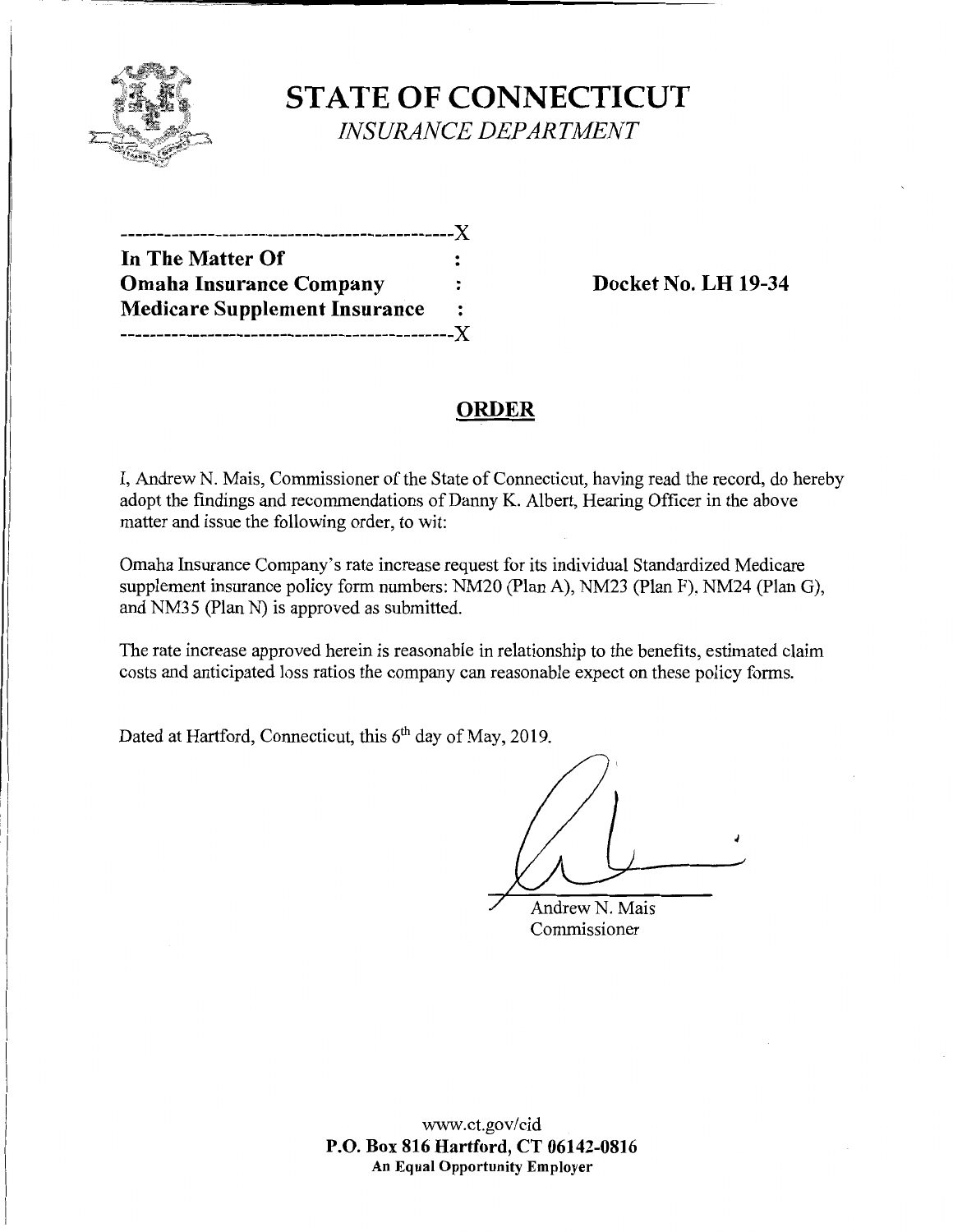

# **STATE OF CONNECTICUT**

*INSURANCE DEPARTMENT* 

| In The Matter Of                     |                      |
|--------------------------------------|----------------------|
| <b>Omaha Insurance Company</b>       | $\ddot{\phantom{a}}$ |
| <b>Medicare Supplement Insurance</b> | ∶                    |
| -----------                          |                      |
|                                      |                      |

**Docket No. LH 19-34** 

## **PROPOSED FINAL DECISION**

## I. **INTRODUCTION**

The Insurance Commissioner ofthe State of Connecticut is empowered to review rates charged for individual and group Medicare supplement policies sold to any resident ofthis State who is eligible for Medicare. The source for this regulatory authority is contained in Chapter 700c and Section 38a-495a of the Connecticut General Statutes.

After due notice, a hearing was held at the Insurance Department in Hartford, CT on Thursday, April 25, 2019, to consider whether or not the rate increase requested by Omaha Insurance Company on its Medicare supplement insurance business should be approved.

No members from the general public attended the hearing.

No company representatives from Omaha Insurance Company attended the hearing.

The hearing was conducted in accordance with the requirements of Section 38a-474, Connecticut General Statutes, the Uniform Administrative Procedures Act, Chapter 54 of Section 38a-8-l et seq. ofthe Regulations of Connecticut State Agencies.

A Medicare supplement policy is a private health insurance policy sold on an individual or group basis, which provides benefits that are additional to the benefits provided by Medicare. For many years Medicare supplement policies have been highly regulated under both state and federal law to protect the interests of persons eligible for Medicare who depend on these policies to provide additional coverage for the costs of health care.

Effective December 1, 2005, Connecticut amended its program of standardized Medicare supplement policies in accordance with Section 38a-496a of the Connecticut General Statutes, and Sections 38a-495a-1 through 38a-495a-21 of the Regulations of Connecticut Agencies. This program, which conforms to federal requirements, provides a "core" package of benefits known as Plan A. Insurers may also offer any one or more of eleven other plans (Plans B through N).

Effective January 1, 2006, in accordance with Section 38a-495c of the Connecticut General Statutes (as amended by Public Act 05-20) premiums for all Medicare supplement policies in the state must use community rating. Rates for Plans A through N must be computed without regard to age, gender, previous claims history or the medical condition of any person covered by a Medicare supplement policy or certificate.

> www.ct.gov/cid **P.O. Box 816 Hartford, CT 06142-0816 An Equal Opportunity Employer**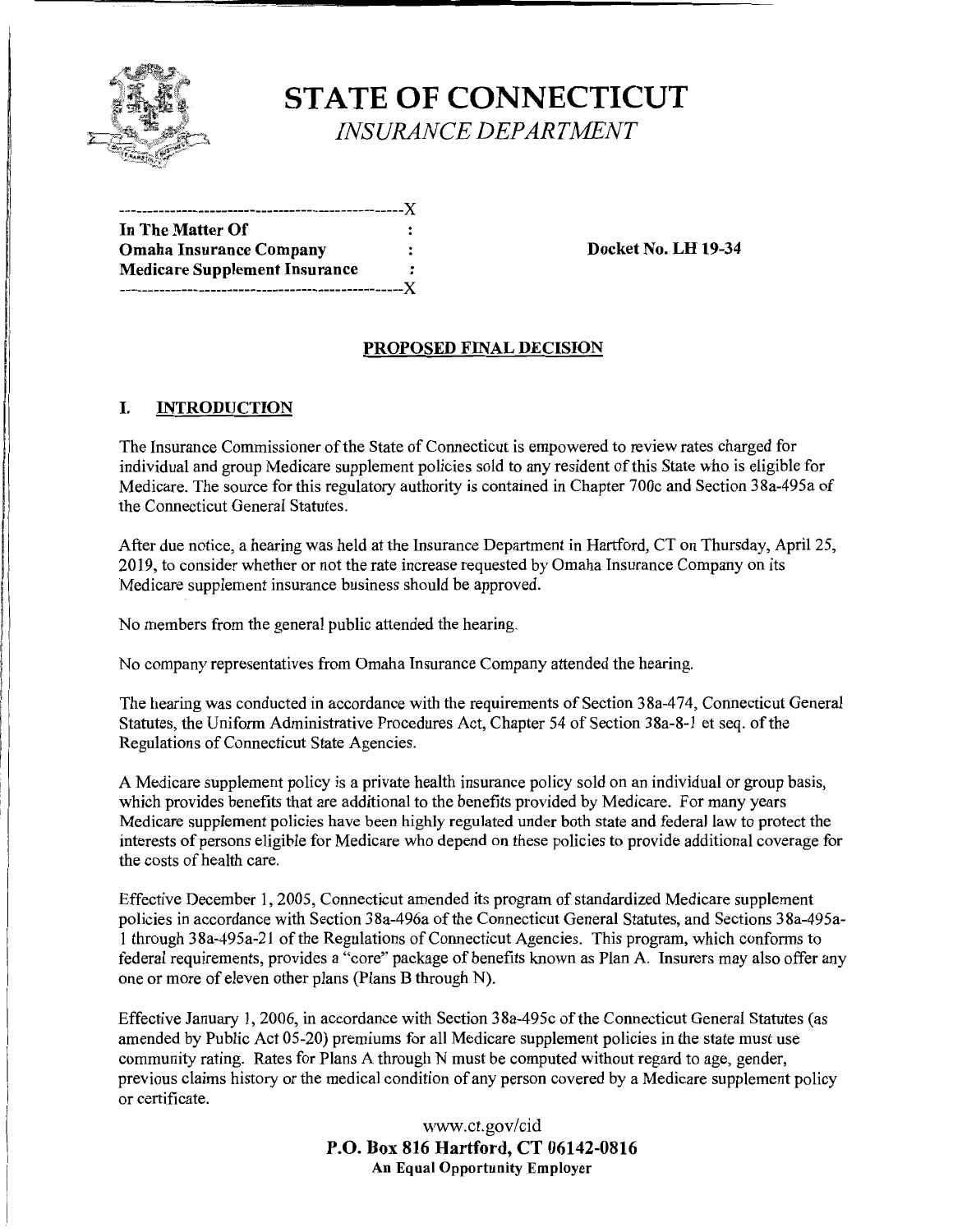The statute provides that coverage under Plans A through N may not be denied on the basis of age, gender, previous claims history or the medical condition of any covered person. Insurers may exclude benefits for losses incurred within six months from the effective date of coverage based on a pre-existing condition.

Effective October 1, 1998, carriers that offer Plan B or Plan C must make these plans as well as Plan A, available to all persons eligible for Medicare by reason of disability.

Insurers must also make the necessary arrangements to receive notice of all claims paid by Medicare for their insureds so that supplement benefits can be computed and paid without requiring insureds to file claim forms for such benefits. This process of direct notice and automatic claims payment is commonly referred to as "piggybacking" or "crossover".

Sections 38a-495 and 38a-522 of the Connecticut General Statutes, and Section 38a-495a-10 of the Regulations of Connecticut Agencies, state that individual and group Medicare supplement policies must have anticipated loss ratios of 65% and 75%, respectively. Under Sections 38a-495-7 and 38a-495a-10 of the Regulations of Connecticut Agencies, filings for rate increases must demonstrate that actual and expected losses in relation to premiums meet these standards, and anticipated loss ratios for the entire future period for which the requested premiums are calculated to provide coverage must be expected to equal or exceed the appropriate loss ratio standard.

Section 38a-473 of the Connecticut General Statutes provides that no insurer may incorporate in its rates for Medicare supplement policies factors for expenses that exceed 150% ofthe average expense ratio for that insurer's entire written premium for all lines of health insurance for the previous calendar year.

#### II. **FINDING OF FACT**

After reviewing the exhibits entered into the record of this proceeding, and utilizing the experience, technical competence and specialized knowledge of the Insurance Department, the undersigned makes the following findings of fact:

- 1. Omaha Insurance Company has requested the approval of a 12.0% rate increase for its individual standardized Plans A and N, and a 10% increase for standardized Plans F and G.
- 2. The following are estimated 12/31/2018 in-force counts in Connecticut and on a nationwide basis:

| <u>Plan</u> | Connecticut | Nationwide |
|-------------|-------------|------------|
| A           |             | 641        |
| F           | 52          | 92,540     |
| G           | 97          | 284,925    |
| High F      | 43          | 4,077      |
| N           | 79          | 10,014     |
| Total       | 272         | 392,197    |

- 3. The most recent rate increase approved was 6.0% for Plans A, F, G, and High Deductible F, and 10% for Plan N, all effective 7/1/2018.
- 4. The policy forms included in this filing are issued via both agent solicitation and direct response.